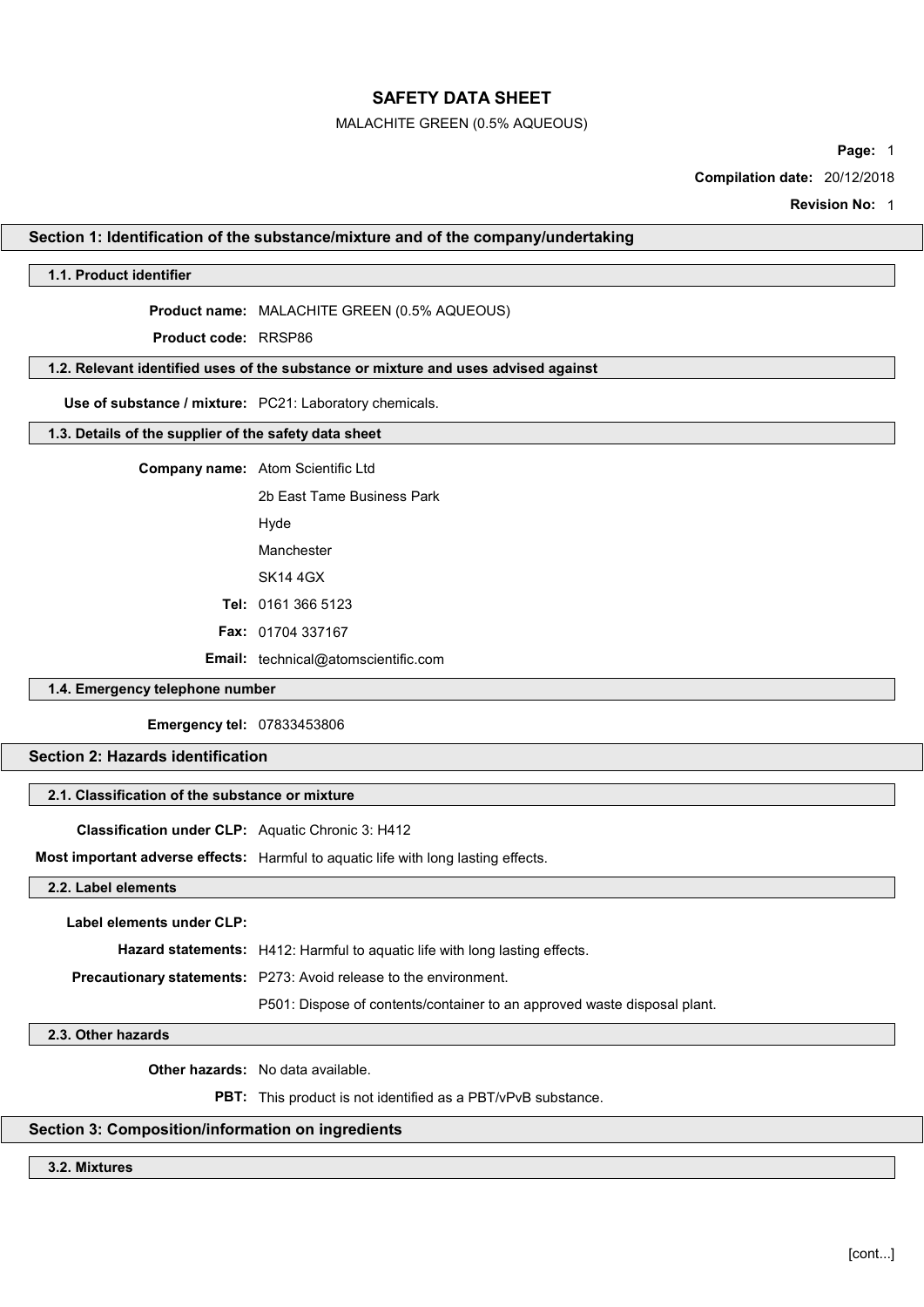#### MALACHITE GREEN (0.5% AQUEOUS)

Page: 2

#### Section 4: First aid measures

4.1. Description of first aid measures

Skin contact: Wash immediately with plenty of soap and water.

Eye contact: Bathe the eye with running water for 15 minutes.

Ingestion: Wash out mouth with water.

Inhalation: Consult a doctor.

#### 4.2. Most important symptoms and effects, both acute and delayed

Skin contact: There may be mild irritation at the site of contact.

Eye contact: There may be irritation and redness.

Ingestion: There may be irritation of the throat.

Inhalation: No symptoms.

Delayed / immediate effects: No data available.

4.3. Indication of any immediate medical attention and special treatment needed

Immediate / special treatment: Not applicable.

## Section 5: Fire-fighting measures

5.1. Extinguishing media

Extinguishing media: Suitable extinguishing media for the surrounding fire should be used. Use water spray

to cool containers.

## 5.2. Special hazards arising from the substance or mixture

Exposure hazards: In combustion emits toxic fumes.

5.3. Advice for fire-fighters

Advice for fire-fighters: Wear self-contained breathing apparatus. Wear protective clothing to prevent contact

with skin and eyes.

#### Section 6: Accidental release measures

#### 6.1. Personal precautions, protective equipment and emergency procedures

Personal precautions: Refer to section 8 of SDS for personal protection details. Turn leaking containers leak-

side up to prevent the escape of liquid.

### 6.2. Environmental precautions

Environmental precautions: Do not discharge into drains or rivers. Contain the spillage using bunding.

## 6.3. Methods and material for containment and cleaning up

Clean-up procedures: Absorb into dry earth or sand. Transfer to a closable, labelled salvage container for

disposal by an appropriate method.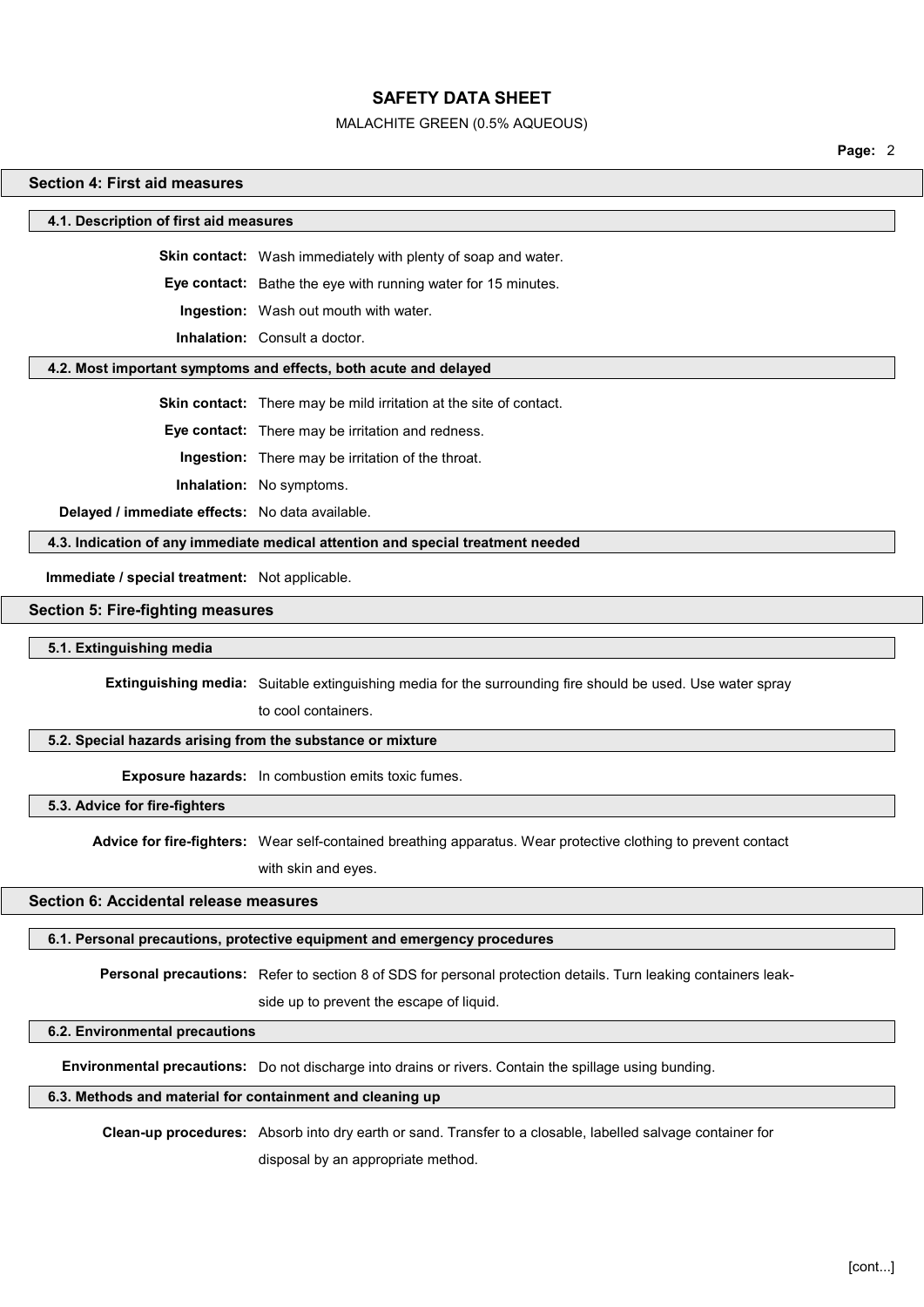#### MALACHITE GREEN (0.5% AQUEOUS)

Page: 3

#### 6.4. Reference to other sections

## Reference to other sections: Refer to section 8 of SDS.

## Section 7: Handling and storage

#### 7.1. Precautions for safe handling

Handling requirements: Normal measures for preventive fire protection.

For precautions see section 2.2.

#### 7.2. Conditions for safe storage, including any incompatibilities

Storage conditions: Store in cool, well ventilated area. Keep container tightly closed.

Suitable packaging: Not applicable.

7.3. Specific end use(s)

Specific end use(s): No data available.

## Section 8: Exposure controls/personal protection

8.1. Control parameters

Workplace exposure limits: No data available.

8.1. DNEL/PNEC Values

DNEL / PNEC No data available.

#### 8.2. Exposure controls

Engineering measures: Handle in accordance with good industrial hygiene and safety practice. Wash hands

before breaks and at the end of workday.

Respiratory protection: Respiratory protection not required.

Hand protection: Protective gloves.

Eye protection: Safety glasses. Ensure eye bath is to hand.

Skin protection: Protective clothing.

Environmental: Do not let product enter drains.

## Section 9: Physical and chemical properties

## 9.1. Information on basic physical and chemical properties

State: Liquid

## 9.2. Other information

Other information: Not applicable.

#### Section 10: Stability and reactivity

10.1. Reactivity

Reactivity: Stable under recommended transport or storage conditions.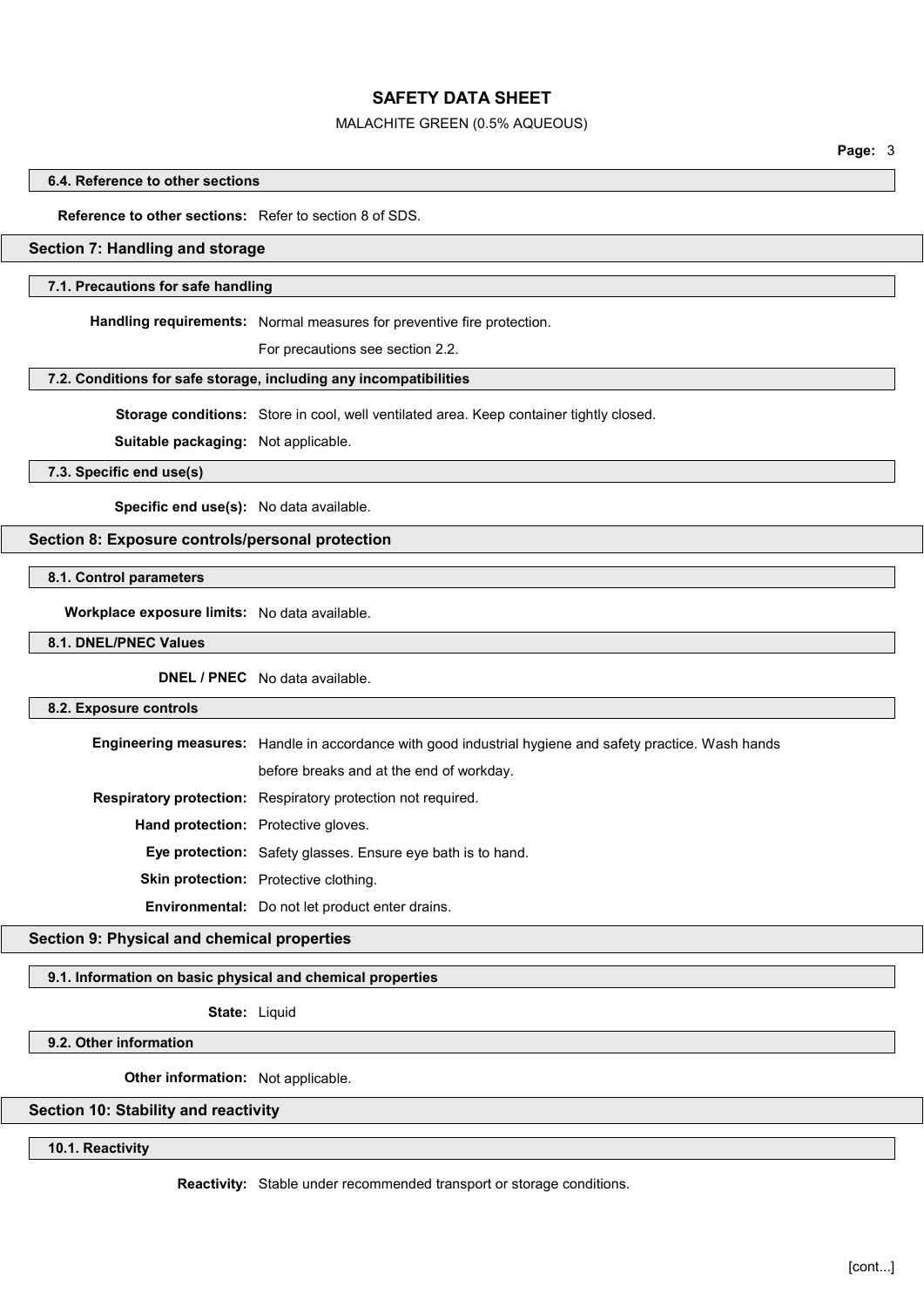#### MALACHITE GREEN (0.5% AQUEOUS)

#### 10.2. Chemical stability

Chemical stability: Stable under normal conditions.

# 10.3. Possibility of hazardous reactions

Hazardous reactions: Hazardous reactions will not occur under normal transport or storage conditions.

Decomposition may occur on exposure to conditions or materials listed below.

### 10.4. Conditions to avoid

Conditions to avoid: Heat.

10.5. Incompatible materials

Materials to avoid: Strong oxidising agents. Strong acids.

## 10.6. Hazardous decomposition products

Haz. decomp. products: In combustion emits toxic fumes.

## Section 11: Toxicological information

## 11.1. Information on toxicological effects

Toxicity values: No data available.

## Symptoms / routes of exposure

Skin contact: There may be mild irritation at the site of contact.

Eye contact: There may be irritation and redness.

Ingestion: There may be irritation of the throat.

Inhalation: No symptoms.

Delayed / immediate effects: No data available.

Other information: Not applicable.

Section 12: Ecological information

## 12.1. Toxicity

Ecotoxicity values: No data available.

12.2. Persistence and degradability

Persistence and degradability: Biodegradable.

12.3. Bioaccumulative potential

Bioaccumulative potential: No bioaccumulation potential.

12.4. Mobility in soil

Mobility: Readily absorbed into soil.

## 12.5. Results of PBT and vPvB assessment

PBT identification: This product is not identified as a PBT/vPvB substance.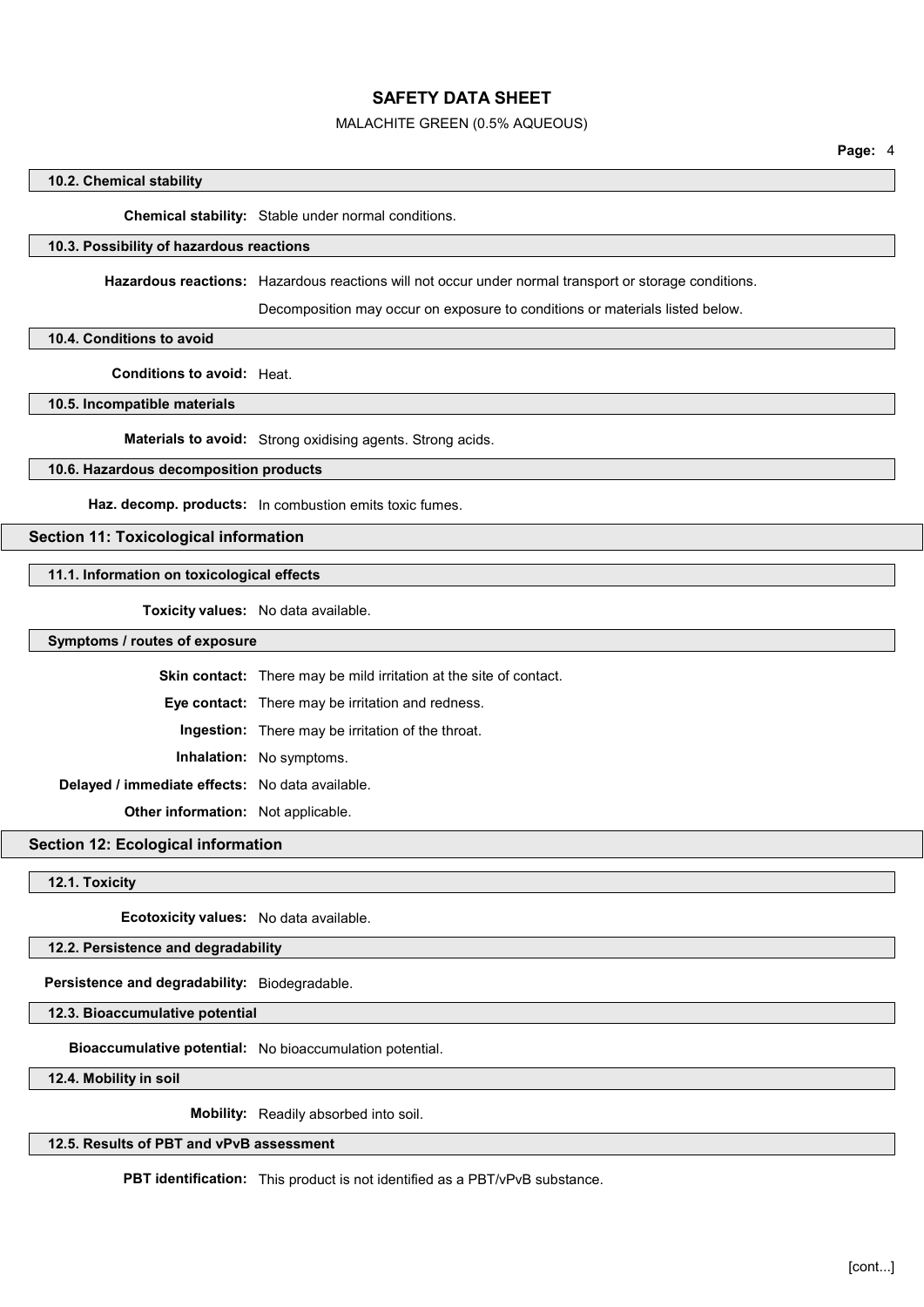#### MALACHITE GREEN (0.5% AQUEOUS)

Page: 5

#### 12.6. Other adverse effects

Other adverse effects: Negligible ecotoxicity.

## Section 13: Disposal considerations

### 13.1. Waste treatment methods

Disposal operations: Offer surplus and non-recyclable solutions to a licensed disposal company.

Recovery operations: Not applicable.

Disposal of packaging: Dispose of as unused product.

NB: The user's attention is drawn to the possible existence of regional or national

regulations regarding disposal.

#### Section 14: Transport information

14.1. UN number

UN number: UN3082

14.2. UN proper shipping name

Shipping name: ENVIRONMENTALLY HAZARDOUS SUBSTANCE, LIQUID, N.O.S.

#### 14.3. Transport hazard class(es)

Transport class: 9

14.4. Packing group

Packing group: 3

14.5. Environmental hazards

Environmentally hazardous: Yes Marine pollutant: No

14.6. Special precautions for user

Special precautions: No special precautions.

## Section 15: Regulatory information

#### 15.1. Safety, health and environmental regulations/legislation specific for the substance or mixture

Specific regulations: This safety datasheet complies with the requirements of Regulation (EC) No.

1907/2006.

15.2. Chemical Safety Assessment

Chemical safety assessment: A chemical safety assessment has not been carried out for the substance or the mixture

by the supplier.

## Section 16: Other information

Other information

Other information: This safety data sheet is prepared in accordance with Commission Regulation (EU) No

453/2010.

\* indicates text in the SDS which has changed since the last revision.